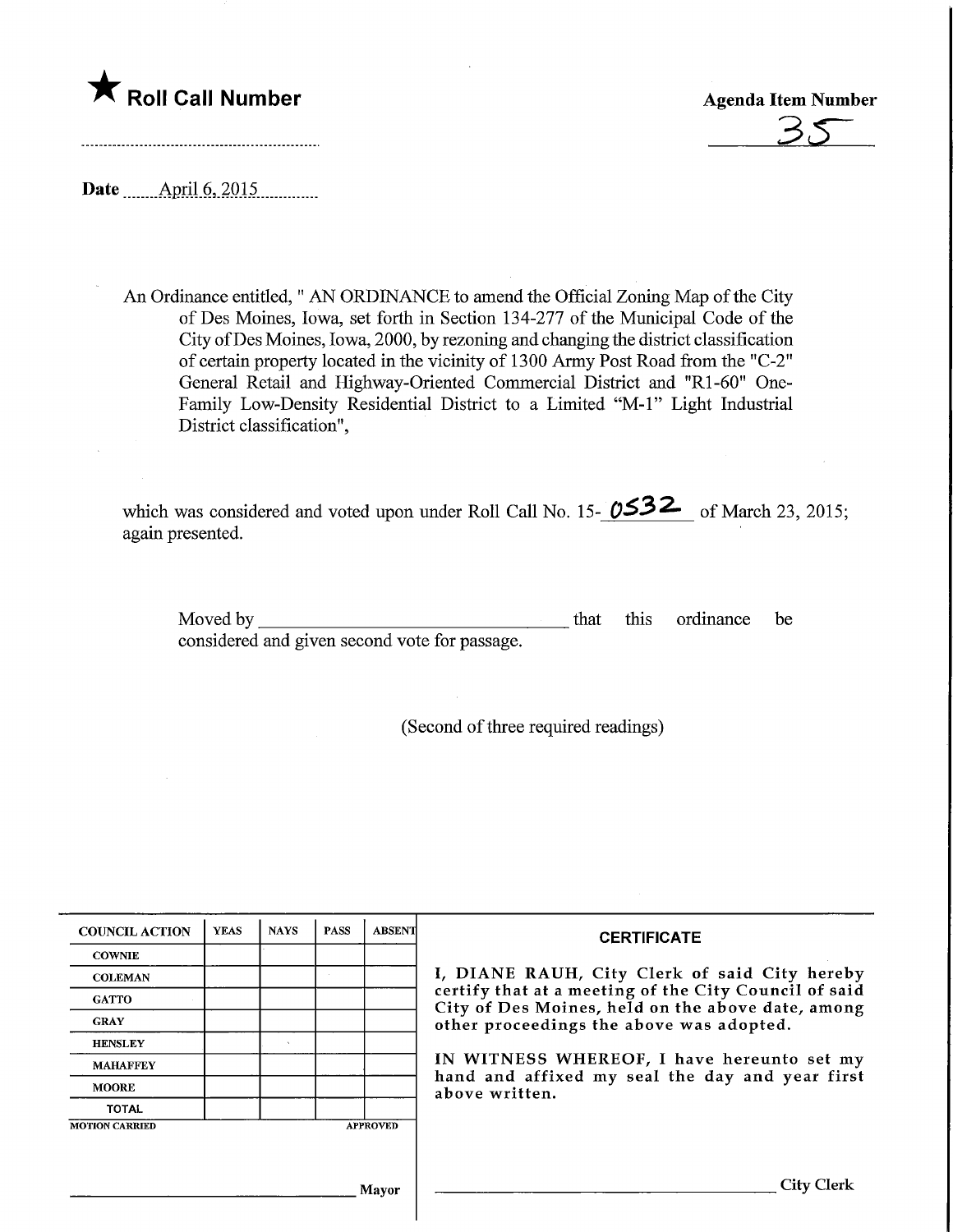| Prepared by:       | Glenna K. Frank, Assistant City Attorney, 400 Robert D. Ray Drive, Des Moines, IA 50309 |
|--------------------|-----------------------------------------------------------------------------------------|
|                    | Phone: 515/283-4130                                                                     |
| Return Address:    | City Clerk - City Hall, 400 Robert D. Ray Drive, Des Moines, IA 50309                   |
| Title of Document: | City of Des Moines, Ordinance No.                                                       |
| Grantor/Grantee:   | City of Des Moines, Iowa                                                                |
| Legal Description: | See page 1, below.                                                                      |
|                    |                                                                                         |

ORDINANCE NO.

AN ORDINANCE to amend the Official Zoning Map of the City of Des Moines, Iowa, set forth in Section 134-277 of the Municipal Code of the City of Des Moines, Iowa, 2000, by rezoning and changing the district classification of certain property located in the vicinity of 1300 Army Post Road from the "C-2" General Retail and Highway-Oriented Commercial District and "Rl-60" One-Family Low-Density Residential District to a Limited "M-l" Light Industrial District classification.

Be It Ordained by the City Council of the City of Des Moines, Iowa:

Section 1. That the Official Zoning Map of the City of Des Moines, Iowa, set forth in

Section 134-277 of the Municipal Code of the City of Des Moines, Iowa, 2000, be and the same

is hereby amended by rezoning and changing the district classification of certain property located

in the vicinity of 1300 Army Post Road, more fully described as follows, from the "C-2" General

Retail and Highway-Oriented Commercial District and "Rl-60" One-Family Low-Density

Residential District to a Limited "M-l" Light Industrial District classification:

Lots 7 through 10 (except the North 10 feet thereof), and Lot 11 (except the North 10 feet thereof and except the West 30 feet thereof), and the North 34 feet of Lot 33, and Lot 34 (except the South 125 feet of the West 15 feet thereof and except the South 50 feet of the East 35 feet thereof), all in David McKee Place, an Official Plat, all now iucluded and forming a part of the City of Des Moines, Polk County, Iowa. Subject to all covenants, easements, and restrictions of record.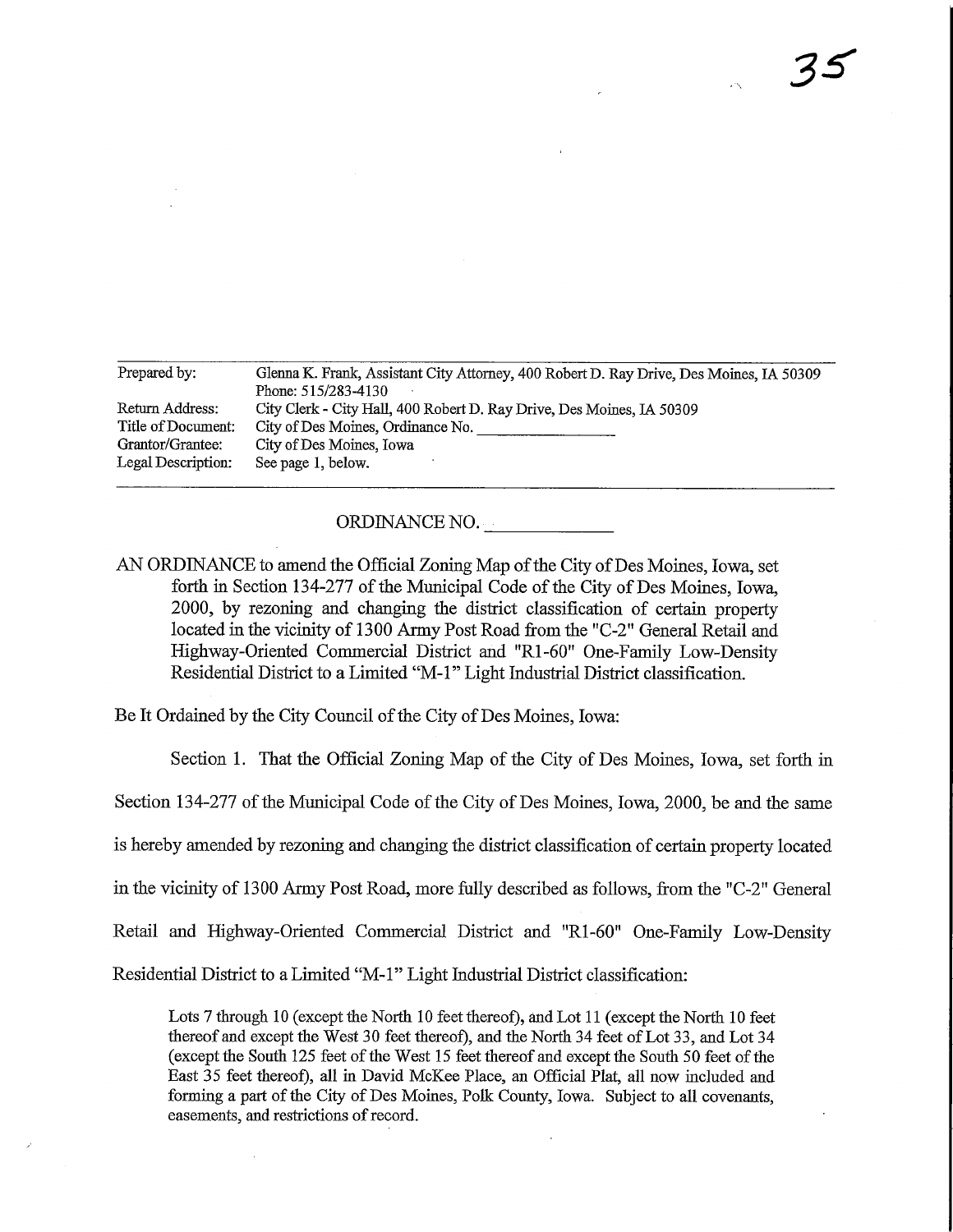Sec. 2. That this ordinance and the zoning granted by the terms hereof are subject to the

following imposed additional conditions which have been agreed to and accepted by execution of

an Acceptance of Rezoning Ordinance by all owners of said property and are binding upon the

owners and their successors, heirs, and assigns as follows:

- (1) The only uses of the Property shall be those permitted m the "C-2" District and contractor's storage yard;
- (2) The followmg additional uses shall be prohibited:
	- a) Adult entertainment businesses;
	- b) Automobile establishments for display, hire, rental, and sales;
	- c) Delayed deposit services;
	- d) Liquor stores or other businesses selling packaged alcoholic liquor;
	- e) Off-premises advertismg signs;
	- f) Pawn. brokerages; and
	- g) Taverns and nightclubs;
- (3) Any contractor's storage yard shall be limited to the area directly south of the existing building on the Property;
- (4) Any reuse of the Property for a contractor's storage yard shall be in conformance with a Site Plan approved by the Permit and Development Center in accordance with requirements for contractor's storage yards, including adequate screen fencing of a height sufficient to fully screen any equipment or vehicles stored on the Property;
- (5) Conformance with landscape standards as applicable m "C-2" Districts is required prior to use of the Property for a contractor's storage yard;
- (6) Buildings on the Property shall be prohibited from having predommately metal exteriors; and
- (7) Any continued use of the existing truck loading dock shall provide a proper drive access from Southwest 13th Street, in accordance with Traffic Engineering requirements as part of an approved Site Plan.

Sec. 3. This ordinance shall be in full force and effect from and after its passage and

publication as provided by law.

Sec. 4. That the City Clerk is hereby authorized and directed to cause certified copies of

the Acceptance of Rezoning Ordinance, this ordinance, vicinity map and proof of publication of

this ordinance to be properly filed in fhe office of the County Recorder of the county in which the

subject property is located.

FØRM APPROVED:  $\text{val}.$  Prank

Glenna K. Frank, Assistant City Attorney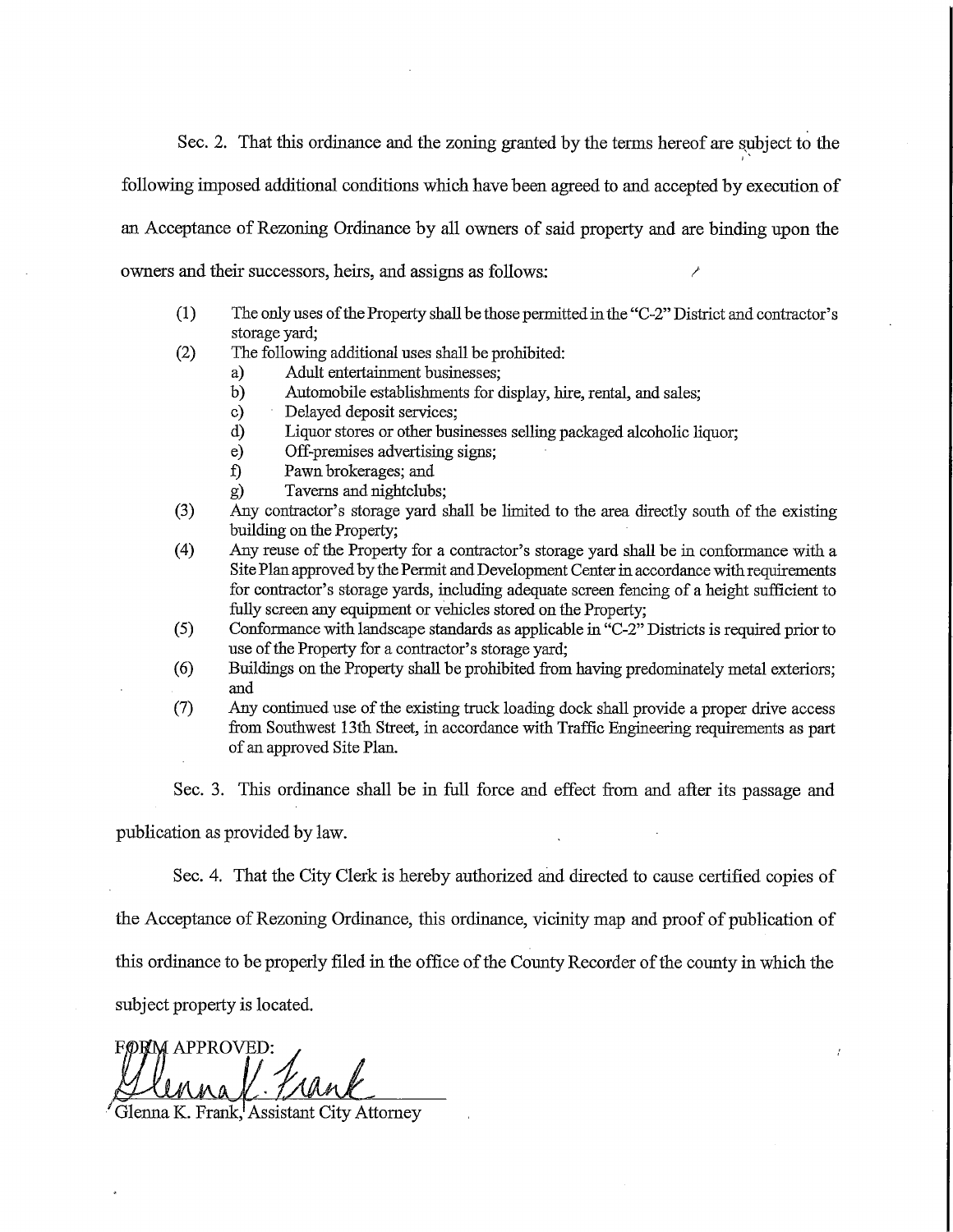| Prepared by:       | Glenna K. Frank, Assistant City Attorney, 400 Robert D. Ray Drive, Des Moines, IA 50309 |  |  |  |  |
|--------------------|-----------------------------------------------------------------------------------------|--|--|--|--|
|                    | Phone: 515/283-4530                                                                     |  |  |  |  |
| Return Address:    | City Clerk - City Hall, 400 Robert Ray Dr., Des Moines, IA 50309                        |  |  |  |  |
| Taxpayer:          | No change                                                                               |  |  |  |  |
| Title of Document: | Acceptance of Rezoning Ordinance                                                        |  |  |  |  |
| Grantor's Name:    | Pyramid Investments, LLC (Owner)                                                        |  |  |  |  |
| Grantee's Name:    | City of Des Moines, Iowa                                                                |  |  |  |  |
| Legal Description: | Lots 7 through 10 (except the North 10 feet thereof), and Lot 11 (except the North 10   |  |  |  |  |
|                    | feet thereof and except the West 30 feet thereof), and the North 34 feet of Lot 33, and |  |  |  |  |
|                    | Lot 34 (except the South 125 feet of the West 15 feet thereof and except the South 50   |  |  |  |  |
|                    | feet of the East 35 feet thereof), all in David McKee Place, an Official Plat, all now  |  |  |  |  |
|                    | included and forming a part of the City of Des Moines, Polk County, Iowa. Subject       |  |  |  |  |
|                    | to all covenants, easements, and restrictions of record.                                |  |  |  |  |
|                    |                                                                                         |  |  |  |  |
|                    | (Herein referred to as "Property")                                                      |  |  |  |  |

3s

## ACCEPTANCE OF REZONING ORDINANCE

The undersigned hereby states, warrants and agrees as follows:

1. That Pyramid Investments, LLC is the sole titleholder of fhe Property locally known as 1300 Anny Post Road, Des Moines, Iowa, and legally described above.

2. That in the event the City of Des Moines, Iowa, acts to rezone the Property from fhe "C-2" General Retail and Highway-Oriented Commercial District and "Rl-60" One-Family Low-Density Residential District to a Limited "M-l" Light Industrial District, the owner agrees to and accepts the imposition of fhe following conditions to run with the land and be binding upon all the owner, and its successors, heirs and assigns, as part of the ordinance so rezoning the Property:

- (1) The only uses of the Property shall be those permitted in the "C-2" District and contractor's storage yard;
- (2) The following additional uses shall be prohibited:
	- a) Adult entertamment businesses;
	- b) Automobile establishments for display, hire, rental, and sales;
	- c) Delayed deposit services;
	- d) Liquor stores or other businesses selling packaged alcoholic liquor;
	- e) Off-premises advertising signs;
	- f) Pawn brokerages; and